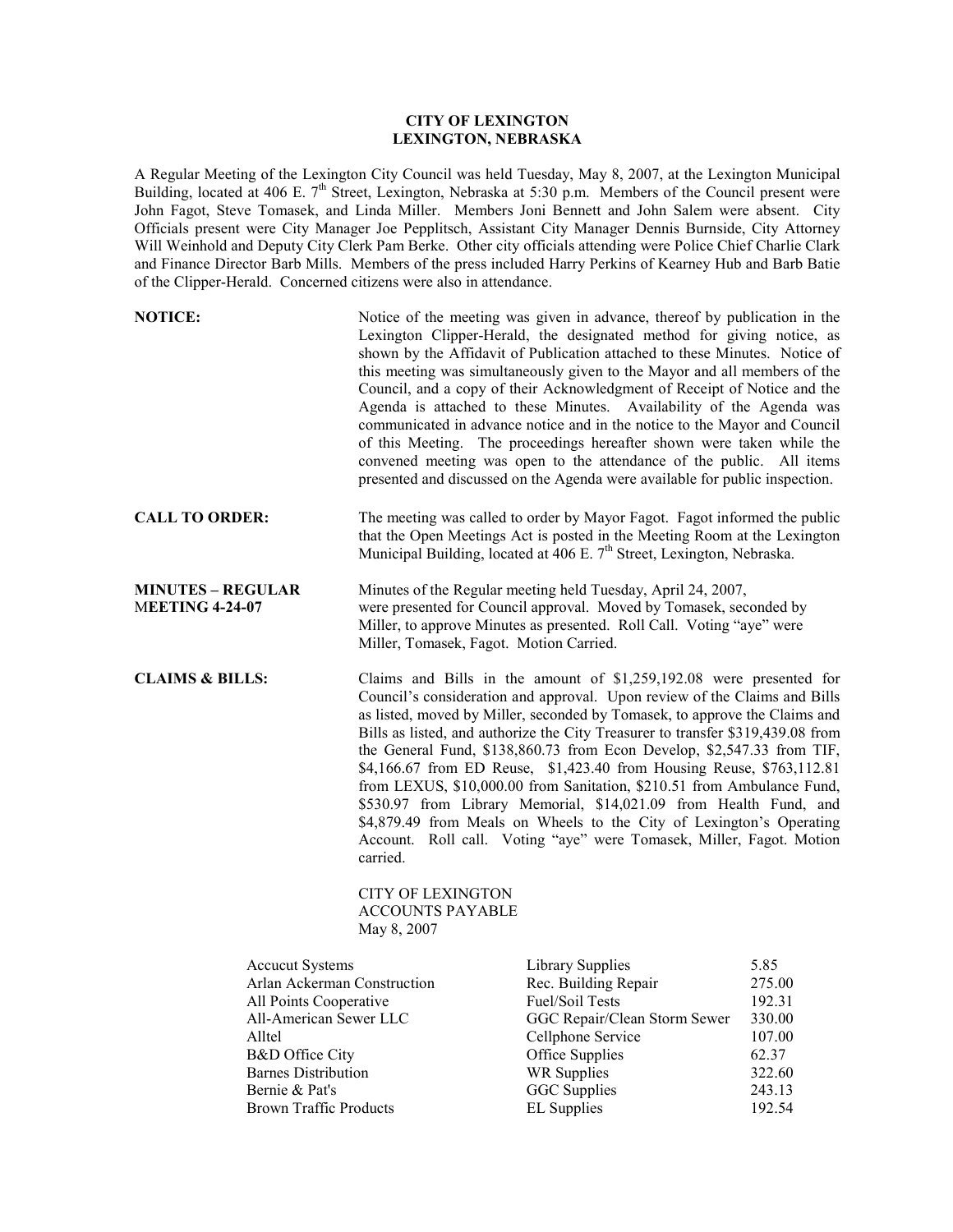| <b>Business Card</b>                  | Office Supplies                   | 240.75  |
|---------------------------------------|-----------------------------------|---------|
| Card Center/Orscheln                  | Supplies                          | 48.35   |
| Case Credit Advantage                 | ST/WWTP Supplies                  | 203.13  |
| Cash-Wa Distributing                  | Supplies                          | 9.75    |
| CDH Electric, Inc.                    | GGC EL Service                    | 1,168.8 |
| Central Fire & Safety, Inc.           | GGC Fire Extinguishers            | 177.50  |
| Central Garage Fund                   | Fuel / Repairs                    | 9,878.9 |
| Coca Cola/Dr. Pepper of Kearney       | Beverages                         | 40.00   |
| Collegiate Pacific                    | Park Supplies                     | 185.57  |
| Comfort Inn                           | Conference/Seminars               | 55.76   |
| Community Redevelopment Authority     | TIF/Lexington Investors           | 2,547.3 |
| Corporate Benefit Services of America | Premium                           | 18,418  |
| Culligan Water Conditioning Co.       | Soft Water Supplies               | 223.27  |
| Dan's Sanitation                      | <b>Sanitation Fees</b>            | 10,833  |
| Davis Energy, Inc.                    | Fuel                              | 6,236.4 |
| Dawson Pest Control                   | GGC Service                       | 27.00   |
| Delta Dental of Nebraska              | Premium                           | 1,214.8 |
| Demco                                 | <b>Library Supplies</b>           | 1,008.0 |
| Diamond Vogel Paint                   | ST/PK/Aquatic Center Supplies     | 2,146.5 |
| Ditch Witch of Nebraska, Inc.         | WR/Locator                        | 3,921.5 |
| Eakes Office Plus                     | Library Supplies                  | 155.99  |
| Eilers Machine & Welding              | <b>WWTP/EL Supplies</b>           | 428.65  |
| Electric Fixture                      | <b>GGC</b> Supplies               | 29.93   |
| FedEx                                 | <b>Shipping Fees</b>              | 12.00   |
| Follett Software Co.                  | Library Supplies                  | 167.23  |
| Fyr-Tek                               | Fire Dept./Uniform Expense        | 645.34  |
| Gale Group, The                       | <b>Books</b>                      | 110.35  |
| General Binding Corporation           | Library Supplies                  | 89.97   |
| Gengenbach, Kevin                     | Rental                            | 110.00  |
| Golden Horse LTD                      | Book                              | 12.85   |
| Great Plains One-Call Service         | Locates                           | 67.31   |
| HD Supply Waterworks                  | <b>WR Supplies</b>                | 198.29  |
| Health Claims Fund                    | Claims                            | 11,722  |
| Heiman Fire Equipment, Inc.           | Fire Dept. Supplies               | 201.65  |
| Hometown Leasing                      | <b>Copier Payments</b>            | 603.83  |
| Hunt Cleaners, Inc.                   | ST/WR/PK/Rec Supplies             | 489.76  |
| Husker Ag Sales                       | <b>WWTP/PK Supplies</b>           | 130.13  |
| <b>Ingram Library Services</b>        | <b>Books</b>                      | 245.68  |
| Johnson Controls                      | Library Equip. Repair             | 152.75  |
| Kinder Morgan                         | as Service                        | 21,375  |
| Lexington Area Solid Waste Agency     | Landfill                          | 1,854.6 |
| Lexington Health Fund                 | Self-funding                      | 34,239  |
| Lexington Housing Authority           | <b>OOR Housing</b>                | 1,373.4 |
| Lexington Newspapers, Inc.            | Publications                      | 224.04  |
| Lexington Postmaster                  | Postage                           | 150.00  |
| Lexington Public Schools              | Seminar                           | 10.00   |
| Lexington True Value                  | Supplies                          | 98.73   |
| Lexington, City of                    | Franchise / Service Fees          | 46,161  |
| Payroll                               | Wages                             | 94,023  |
| Social Security                       | Employer Portion / FICA Med       | 6,953.5 |
| <b>First National Bank</b>            | <b>Employer Portion / Pension</b> | 3,114.7 |
| <b>First National Bank</b>            | Police Pension                    | 1,316.5 |
| <b>ICMA</b>                           | <b>City Manager Pension</b>       | 356.81  |
| Lubberstedt, Wesley W.                | Bike/Pedestrian Trail Fee         | 375.00  |
| Mead Lumber & Rental-Lexington        | PK/ST/WR Supplies                 | 560.01  |
| Mid-Nebraska Printing                 | Lib./GGC Supplies                 | 261.77  |
| Milco Environmental Services, Inc.    | <b>WWTP Report</b>                | 908.90  |

| <b>Business Card</b>                  | Office Supplies                   | 240.75    |
|---------------------------------------|-----------------------------------|-----------|
| Card Center/Orscheln                  | Supplies                          | 48.35     |
| Case Credit Advantage                 | ST/WWTP Supplies                  | 203.13    |
| Cash-Wa Distributing                  | Supplies                          | 9.75      |
| CDH Electric, Inc.                    | GGC EL Service                    | 1,168.80  |
| Central Fire & Safety, Inc.           | GGC Fire Extinguishers            | 177.50    |
| Central Garage Fund                   | Fuel / Repairs                    | 9,878.92  |
| Coca Cola/Dr. Pepper of Kearney       | Beverages                         | 40.00     |
| Collegiate Pacific                    | Park Supplies                     | 185.57    |
| Comfort Inn                           | Conference/Seminars               | 55.76     |
| Community Redevelopment Authority     | TIF/Lexington Investors           | 2,547.33  |
| Corporate Benefit Services of America | Premium                           | 18,418.86 |
| Culligan Water Conditioning Co.       | Soft Water Supplies               | 223.27    |
| Dan's Sanitation                      | <b>Sanitation Fees</b>            | 10,833.00 |
| Davis Energy, Inc.                    | Fuel                              | 6,236.46  |
| Dawson Pest Control                   | GGC Service                       | 27.00     |
| Delta Dental of Nebraska              | Premium                           | 1,214.85  |
| Demco                                 | <b>Library Supplies</b>           | 1,008.02  |
| Diamond Vogel Paint                   | ST/PK/Aquatic Center Supplies     | 2,146.56  |
| Ditch Witch of Nebraska, Inc.         | WR/Locator                        | 3,921.56  |
| Eakes Office Plus                     | Library Supplies                  | 155.99    |
| Eilers Machine & Welding              | <b>WWTP/EL Supplies</b>           | 428.65    |
| Electric Fixture                      | <b>GGC</b> Supplies               | 29.93     |
| FedEx                                 | <b>Shipping Fees</b>              | 12.00     |
| Follett Software Co.                  | <b>Library Supplies</b>           | 167.23    |
| Fyr-Tek                               | Fire Dept./Uniform Expense        | 645.34    |
| Gale Group, The                       | <b>Books</b>                      | 110.35    |
| <b>General Binding Corporation</b>    | <b>Library Supplies</b>           | 89.97     |
| Gengenbach, Kevin                     | Rental                            | 110.00    |
| Golden Horse LTD                      | <b>Book</b>                       | 12.85     |
| Great Plains One-Call Service         | Locates                           | 67.31     |
| HD Supply Waterworks                  | WR Supplies                       | 198.29    |
| Health Claims Fund                    | Claims                            | 11,722.92 |
| Heiman Fire Equipment, Inc.           | Fire Dept. Supplies               | 201.65    |
| Hometown Leasing                      | <b>Copier Payments</b>            | 603.83    |
| Hunt Cleaners, Inc.                   | ST/WR/PK/Rec Supplies             | 489.76    |
| Husker Ag Sales                       | WWTP/PK Supplies                  | 130.13    |
| <b>Ingram Library Services</b>        | <b>Books</b>                      | 245.68    |
| Johnson Controls                      | Library Equip. Repair             | 152.75    |
| Kinder Morgan                         | as Service                        | 21,375.16 |
| Lexington Area Solid Waste Agency     | Landfill                          | 1,854.66  |
| Lexington Health Fund                 | Self-funding                      | 34,239.15 |
| <b>Lexington Housing Authority</b>    | <b>OOR Housing</b>                | 1,373.40  |
| Lexington Newspapers, Inc.            | Publications                      | 224.04    |
| <b>Lexington Postmaster</b>           | Postage                           | 150.00    |
| Lexington Public Schools              | Seminar                           | 10.00     |
| Lexington True Value                  | Supplies                          | 98.73     |
| Lexington, City of                    | Franchise / Service Fees          | 46,161.00 |
| Payroll                               | Wages                             | 94,023.16 |
| Social Security                       | Employer Portion / FICA Med       | 6,953.53  |
| <b>First National Bank</b>            | <b>Employer Portion / Pension</b> | 3,114.77  |
| <b>First National Bank</b>            | Police Pension                    | 1,316.55  |
| <b>ICMA</b>                           | <b>City Manager Pension</b>       | 356.81    |
| Lubberstedt, Wesley W.                | Bike/Pedestrian Trail Fee         | 375.00    |
| Mead Lumber & Rental-Lexington        | PK/ST/WR Supplies                 | 560.01    |
| Mid-Nebraska Printing                 | Lib./GGC Supplies                 | 261.77    |
| Milco Environmental Services, Inc.    | <b>WWTP Report</b>                | 908.90    |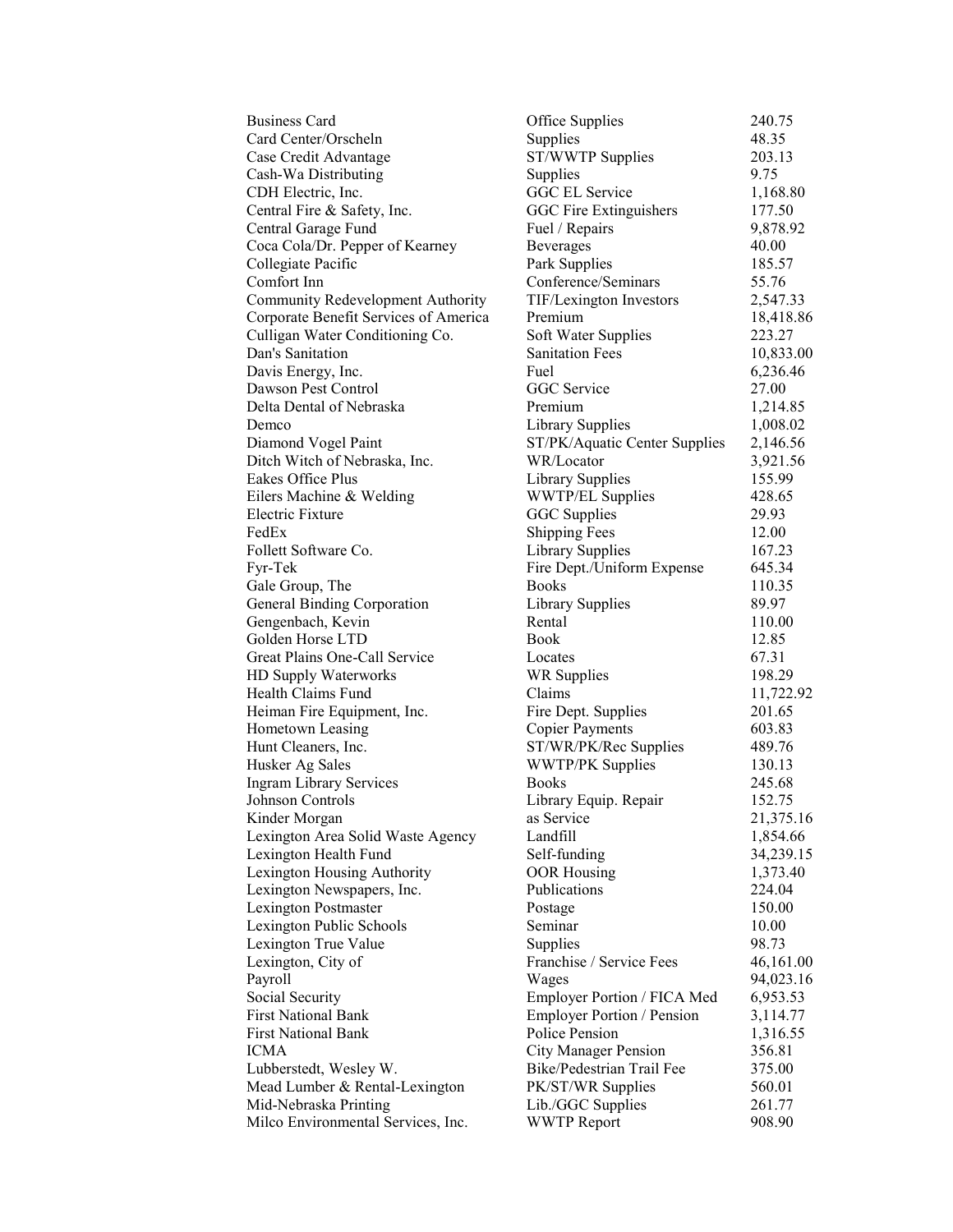| Miller & Associates                    | <b>Retainer Service</b>                     | 800.00           |
|----------------------------------------|---------------------------------------------|------------------|
| Morton, Allyn                          | <b>OOR Housing</b>                          | 50.00            |
| Nebraska Dept. of Economic Development | Mid Plains CDBG Payment                     | 4,166.67         |
| Nebraska Dept. of Roads                | Prospect Rd. Project                        | 783.46           |
| Nebraska Public Power District         | Power Purchase                              | 530,793.46       |
| Nebraskaland Tire                      | Vehicle Repair                              | 156.78           |
| Nelson, Margie L.                      | <b>Cleaning Service</b>                     | 500.00           |
| Neopost                                | Postage                                     | 1,500.00         |
| <b>Overton Community Center</b>        | Meals on Wheels                             | 100.00           |
| Patel, Nitin Kumar                     | Bike/Pedestrian Trail Project ROW 17,346.00 |                  |
| Peak Interest                          | Food                                        | 35.17            |
| <b>Platte Valley Communications</b>    | <b>Council Chamber Mics</b>                 | 852.90           |
| Plum Creek Market Place                | Food                                        | 176.58           |
| Plum Creek Motors                      | Police/Fire Dept.Service/Repair             | 1,745.31         |
| Raven Environmental Products, Inc.     | <b>WWTP</b> Supplies                        | 205.65           |
| <b>Recorded Books</b>                  | <b>Books</b>                                | 144.40           |
| S & W Auto Parts, Inc.                 | Central Garage/ST/PK Supplies               | 69.84            |
| Service Master Mid Nebraska            | <b>Cleaning Service</b>                     | 1,046.54         |
| Sign Pro                               | Police Supplies                             | 5.00             |
| Smart Apple Media                      | <b>Books</b>                                | 154.55           |
| Snell Services, Inc.                   | <b>Library Supplies</b>                     | 899.82           |
| T. L. Sund Constructors, Inc.          | Concrete Work EL Shop                       | 6,899.63         |
| T. O. Haas Tire Co., Inc.              | Repair / Tires                              | 420.99           |
| Thomas Bouregy & Company, Inc.         | <b>Books</b>                                | 138.50           |
| TierOne Bank                           | Payment                                     | 106,032.76       |
| TierOne-Lib. Petty Cash                | Postage                                     | 19.05            |
| <b>Total Lawn Care</b>                 | Lawn Service                                | 1,436.00         |
| Tri-City Tribune                       | Advertisements                              | 435.00           |
| Tri-County Hospital                    | Wellness                                    | 198.00           |
| <b>U-Save Business Equipment</b>       | Office Supplies                             | 77.80            |
| Unique Books, Inc.                     | <b>Books</b>                                | 1,119.88         |
| <b>Utility Equipment</b>               | WR Supplies                                 | 134.78           |
| Wal-Mart                               | Supplies                                    | 257.22           |
| Alamar Uniform Company                 | Uniform Expense                             | 98.23            |
| American Fence Company, Inc.           | <b>WWTP</b> Install Fence                   | 2,720.74         |
| American Girl                          | Subscription                                | 22.95            |
| <b>Anderson Graphics</b>               | <b>Library Supplies</b>                     | 17.50            |
| <b>Arnold Pool Company</b>             | Pool Supplies                               | 248.85           |
| B & D Office City                      | Office Supplies                             | 29.29            |
| Beringer Ciaccio Dennell Mabrey        | <b>GGC</b> Architect                        | 128.66           |
| Bernal, Raymond                        | Electric Rebate                             | 1,025.00         |
| Bob's Auto Repair & Service            | Repair                                      | 45.00            |
| Card Center/Orscheln                   | <b>Cemetery Supplies</b>                    | 509.97           |
| Cardiel, Roman                         | <b>Electric Rebate</b>                      | 1,025.00         |
| Cash-Wa Distributing                   | <b>ST</b> Supplies                          | 83.90            |
| <b>Cornhusker State Industries</b>     | <b>ST</b> Supplies                          | 80.00            |
| Dan's Sanitation                       | <b>Sanitation Fees</b>                      | 1,850.00         |
| Dawson County Public Power             | Power Purchase                              | 5,059.50         |
| Dawson County Register of Deeds        | <b>Filing Fees</b>                          | 37.00            |
| Depository Trust Co.                   | 2002 GO Bond Payment                        | 147,560.00       |
| Drummond American Corporation          | <b>WWTP Supplies</b>                        | 309.35           |
| <b>Electric Fixture</b>                | Central Garage/Park Supplies                | 24.46            |
| <b>Eustis Body Shop</b>                | Police Vehicle Repair                       | 1,666.22         |
| Fireguard, Inc.                        | Fire Dept. Supplies                         | 48.60            |
| Galls, Inc.<br>Hampton Inn             | Police Supplies<br>Conference/Seminars      | 227.99<br>315.00 |
| Health Claims Fund                     | Claims                                      |                  |
|                                        |                                             | 2,298.17         |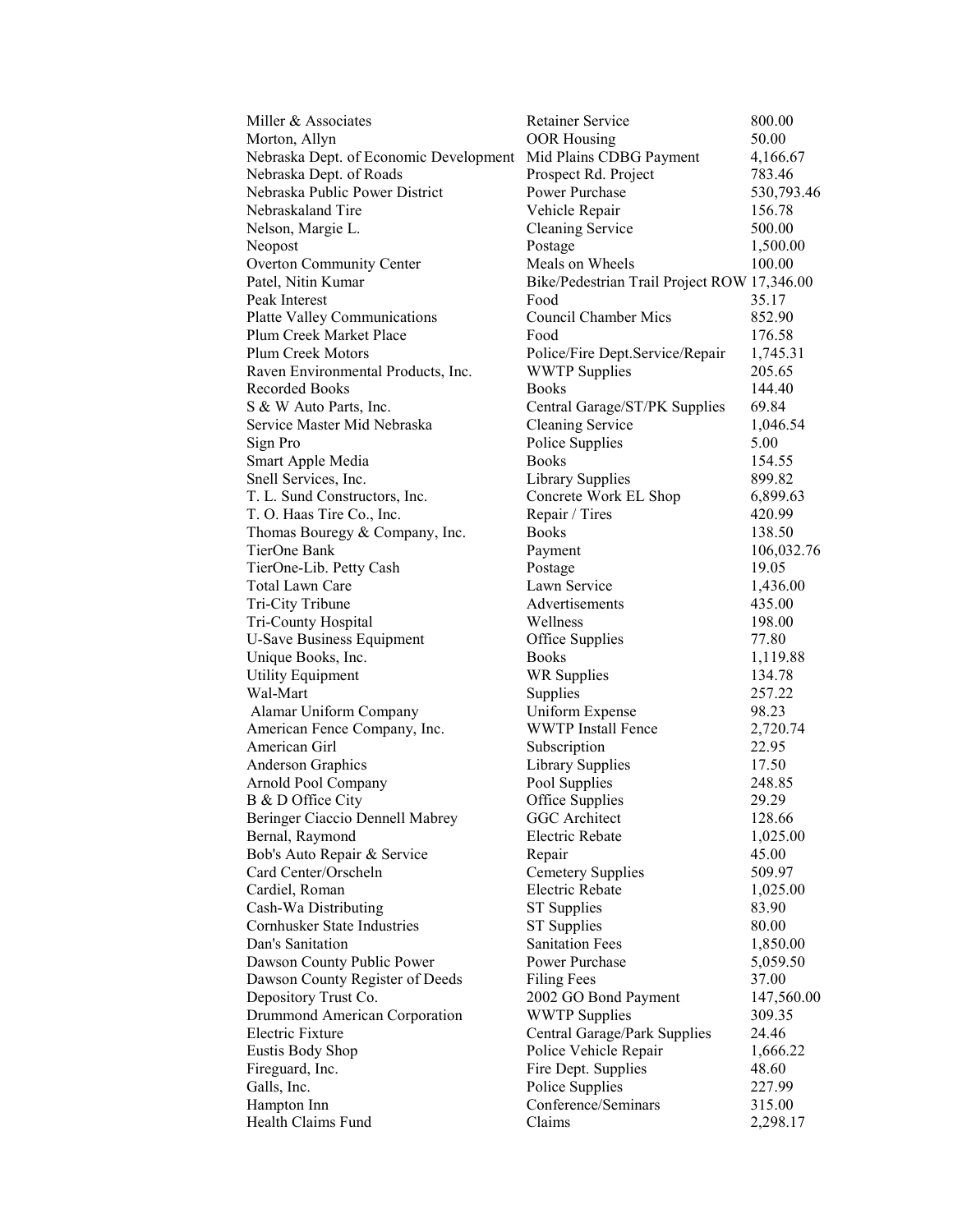| Jones Plumbing & Heating                                          | Supplies/Service                           | 859.04       |
|-------------------------------------------------------------------|--------------------------------------------|--------------|
| Knapp Electric                                                    | <b>WWTP Service</b>                        | 411.18       |
| Lexington Animal Clinic                                           | Animal Care                                | 545.80       |
| Lexington, City of ED Reuse                                       | ED Sales Tax Payback to ED Reuse 13,131.19 |              |
| Lexington, City of Housing                                        | ED Sales Tax Payback to Housing 19,696.78  |              |
| Lexington Glass Co.                                               | Rec. Building Repair                       | 39.50        |
| Lexington Newspaper, Inc.                                         | Publications                               | 174.05       |
| Lexington True Value                                              | <b>Library Supplies</b>                    | 15.08        |
| Linweld                                                           | <b>Ambulance Supplies</b>                  | 326.15       |
| Mead Lumber & Rental-Lexington                                    | <b>WWTP/ST Supplies</b>                    | 93.75        |
| Mid-Nebraska Printing                                             | Office Supplies                            | 42.24        |
| <b>Municipal Emergency Services</b>                               | Fire Dept. Supplies                        | 280.00       |
| Municipal Supply                                                  | <b>WR Supplies</b>                         | 649.19       |
| Nebraska Department of Revenue                                    | Sales & Use Tax                            | 33,935.81    |
| Nebraska Mosquito & Vector Control Assn. Dues/Conference/Seminars |                                            | 70.00        |
| Nebraska Public Power District                                    | Maintenance & Operations                   | 50,000.00    |
| <b>Olsson Associates</b>                                          | <b>Professional Fees</b>                   | 2,256.49     |
| Overton Sand & Gravel                                             | Gravel                                     | 118.75       |
| <b>Platte Valley Communications</b>                               | Maint./Repairs/Supplies                    | 396.20       |
| Rainbow Book Company                                              | <b>Books</b>                               | 826.89       |
| Spirituality Health                                               | Subscription                               | 24.95        |
| Taste of Home Books                                               | <b>Book</b>                                | 28.98        |
| TierOne-City Petty Cash                                           | Food/Postage                               | 11.70        |
| Tri-County Hospital                                               | <b>Ambulance Supplies</b>                  | 110.00       |
| <b>U-Save Business Equipment</b>                                  | Office Supplies                            | 16.56        |
| Wal-Mart                                                          | Supplies                                   | 257.17       |
| Willard Weinhold Law Office                                       | Fees                                       | 1,494.00     |
|                                                                   | <b>TOTAL CLAIMS:</b>                       | 1,259,192.08 |

**CED ADDITION:** Pepplitsch gave an overview of the CED Addition plat. He noted that the plat represents the first phase of a three phase housing project by the CED. This plat contains twenty-two housing lots and associated streets. He indicated that a subdivision agreement, zoning application, and hearing to annex the subdivision will be brought back in early June 2007. Resolution No. 07-16 was read. Moved by Tomasek, seconded by Miller, to approve Resolution No. 07-16. Roll call. Voting "aye" were Miller, Tomasek, Fagot. Motion carried.

## **RESOLUTION NO. 07-16 CED ADDITION**

## BE IT RESOLVED BY THE MAYOR AND COUNCIL OF THE CITY OF LEXINGTON, NEBRASKA, AS FOLLOWS:

The plat of CED ADDITION, an addition to the City of Lexington, Dawson County, Nebraska, duly made out, acknowledged and certified, and the same hereby is approved, accepted and ordered filed and recorded in the office of the Register of Deeds of Dawson County, Nebraska.

PASSED AND APPROVED this 8<sup>th</sup> day of May, 2007.

CITY OF LEXINGTON, NEBRASKA<br>BY: John Fagot, Mayor John Fagot, Mayor ATTEST: Pamela Berke, Deputy City Clerk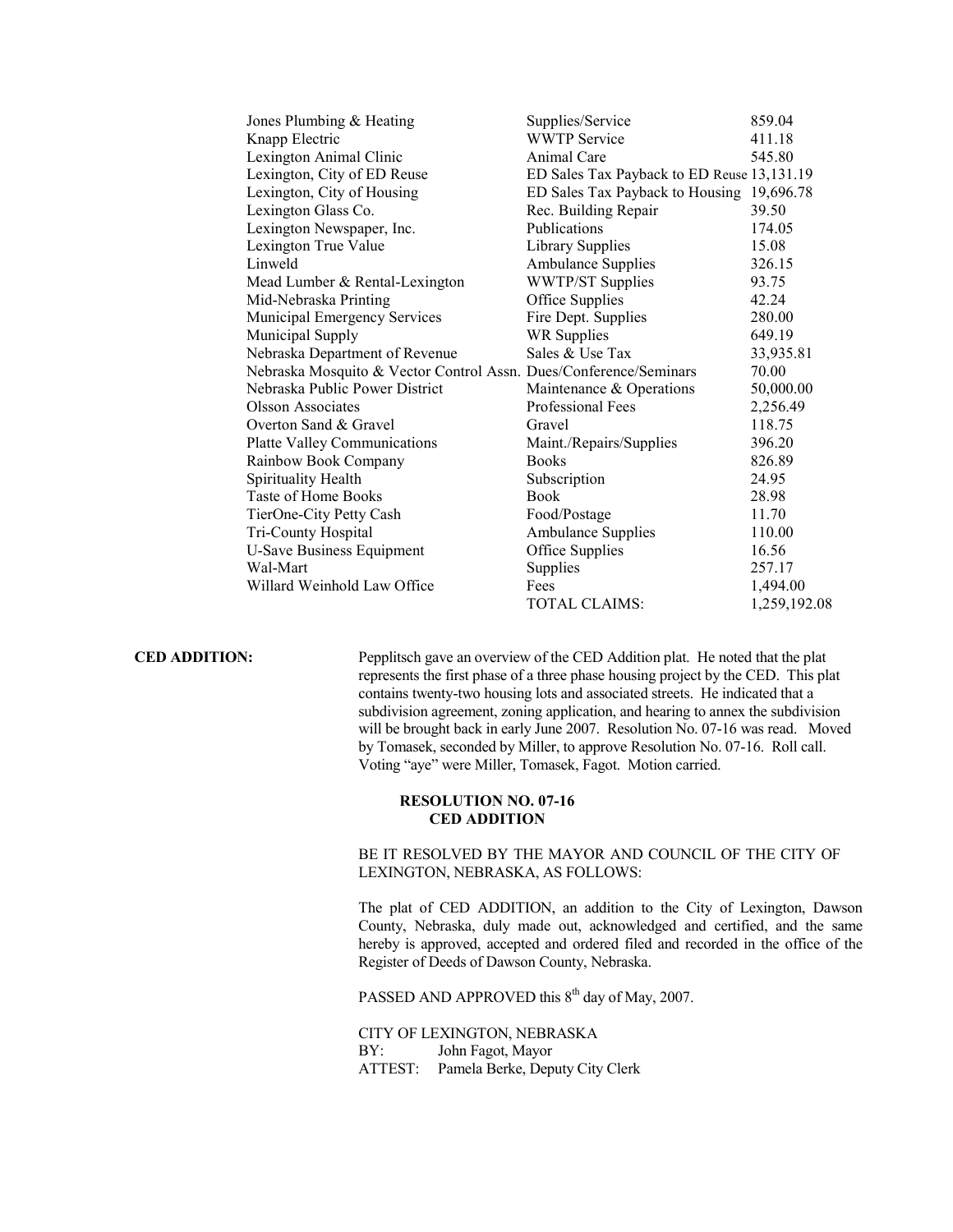| <b>ORDINANCE:</b>       | The Council reviewed draft amendments to Chapter 5 of the Lexington City Code<br>regarding animals and fowl. The Council directed Staff to make several changes<br>and bring the draft back for future consideration.                                                                                                                                                                                                                                                                                                                                                                                                                                                                                                                                                                                                                                                                                                      |                                                                                                                                                                                                                                                                                                                                                                                                                                                                                                                                    |  |
|-------------------------|----------------------------------------------------------------------------------------------------------------------------------------------------------------------------------------------------------------------------------------------------------------------------------------------------------------------------------------------------------------------------------------------------------------------------------------------------------------------------------------------------------------------------------------------------------------------------------------------------------------------------------------------------------------------------------------------------------------------------------------------------------------------------------------------------------------------------------------------------------------------------------------------------------------------------|------------------------------------------------------------------------------------------------------------------------------------------------------------------------------------------------------------------------------------------------------------------------------------------------------------------------------------------------------------------------------------------------------------------------------------------------------------------------------------------------------------------------------------|--|
| <b>ORDINANCE:</b>       |                                                                                                                                                                                                                                                                                                                                                                                                                                                                                                                                                                                                                                                                                                                                                                                                                                                                                                                            | The Council reviewed draft amendments to Chapter 19 of the Lexington City Code<br>regarding miscellaneous offences. Jerry Lauby addressed the Council regarding the<br>concealed weapon section of the code. Following discussion, Council directed<br>Staff to bring this item back to the next meeting.                                                                                                                                                                                                                          |  |
| <b>RESOLUTION:</b>      | Pepplitsch indicated that the remonstrance period had passed, and the final sale of<br>land to the CED was now ready for completion. Following discussion, Resolution<br>No. 07-17 was read. Moved by Tomasek, seconded by Miller, to approve<br>Resolution No. 07-17. Roll call. Voting "aye' were Miller, Tomasek, Fagot.<br>Motion carried.                                                                                                                                                                                                                                                                                                                                                                                                                                                                                                                                                                             |                                                                                                                                                                                                                                                                                                                                                                                                                                                                                                                                    |  |
|                         | <b>RESOLUTION NO. 07-17</b>                                                                                                                                                                                                                                                                                                                                                                                                                                                                                                                                                                                                                                                                                                                                                                                                                                                                                                |                                                                                                                                                                                                                                                                                                                                                                                                                                                                                                                                    |  |
|                         |                                                                                                                                                                                                                                                                                                                                                                                                                                                                                                                                                                                                                                                                                                                                                                                                                                                                                                                            | WHEREAS, the City has by Ordinance No. 2228 approved the sale of the<br>following described real estate owned by the City, to-wit:                                                                                                                                                                                                                                                                                                                                                                                                 |  |
|                         | The South 16.84 feet of Lot 3 and all of Lot 4, Block 1,<br>MacColl and Leflang's Second Addition to the City of<br>Lexington, Dawson County, Nebraska;                                                                                                                                                                                                                                                                                                                                                                                                                                                                                                                                                                                                                                                                                                                                                                    |                                                                                                                                                                                                                                                                                                                                                                                                                                                                                                                                    |  |
|                         | the purchaser thereof.                                                                                                                                                                                                                                                                                                                                                                                                                                                                                                                                                                                                                                                                                                                                                                                                                                                                                                     | WHEREAS, Notice of such Ordinance has been duly published and the time for<br>remonstrance has passed, and no petition against such sale has been filed.<br>BE IT THEREFORE RESOLVED by the Council and President of the Council of<br>the City of Lexington, Nebraska, that John Fagot, as President of the Council is<br>hereby directed and authorized on behalf of the City to execute a deed conveying<br>the above described property to COUNCIL FOR ECONOMIC DEVELOPMENT,<br>PASSED AND APPROVED this 8th day of May, 2007. |  |
|                         |                                                                                                                                                                                                                                                                                                                                                                                                                                                                                                                                                                                                                                                                                                                                                                                                                                                                                                                            | CITY OF LEXINGTON, NEBRASKA                                                                                                                                                                                                                                                                                                                                                                                                                                                                                                        |  |
|                         | BY:<br>ATTEST:                                                                                                                                                                                                                                                                                                                                                                                                                                                                                                                                                                                                                                                                                                                                                                                                                                                                                                             | John Fagot, Mayor<br>Pamela Berke, Deputy City Clerk                                                                                                                                                                                                                                                                                                                                                                                                                                                                               |  |
| <b>PARK SHELTER:</b>    | Pepplitsch and Burnside presented proposed plans and contract for the construction<br>of a Park Shelter in the east side of Memorial Park. The shelter was designed and<br>recommended by the Park Improvement Committee. The 3,000 S.F. facility<br>features 2,400 S.F. of roofed open air shelter, a restroom facility, and be equipped<br>with surveillance equipment as a deterrent to vandalism. The City budgeted funds<br>of \$75,000 for the project with additional funding provided through a partnership<br>with the Lexington Community Foundation. The project is planned to be<br>completed by the Fourth of July holiday. Following discussion, moved by Miller,<br>seconded by Tomasek, to authorize execution of a contract with TL Sund<br>Constructors to construct a Park Shelter in Memorial Park, in the amount of<br>\$85,000. Roll call. Voting "aye" were Tomasek, Miller, Fagot. Motion carried. |                                                                                                                                                                                                                                                                                                                                                                                                                                                                                                                                    |  |
| <b>DAD APPOINTMENT:</b> | Council at a later time.                                                                                                                                                                                                                                                                                                                                                                                                                                                                                                                                                                                                                                                                                                                                                                                                                                                                                                   | This agenda item was stricken from the agenda and will be brought back to the                                                                                                                                                                                                                                                                                                                                                                                                                                                      |  |
| <b>ROUNDTABLE:</b>      |                                                                                                                                                                                                                                                                                                                                                                                                                                                                                                                                                                                                                                                                                                                                                                                                                                                                                                                            | Pepplitsch reported that ROW acquisition has been completed for the Pedestrian<br>Bike Trail project and close out documentation for this portion of the project will be<br>forwarded to the State Roads department this week. Following NDOR approval,                                                                                                                                                                                                                                                                            |  |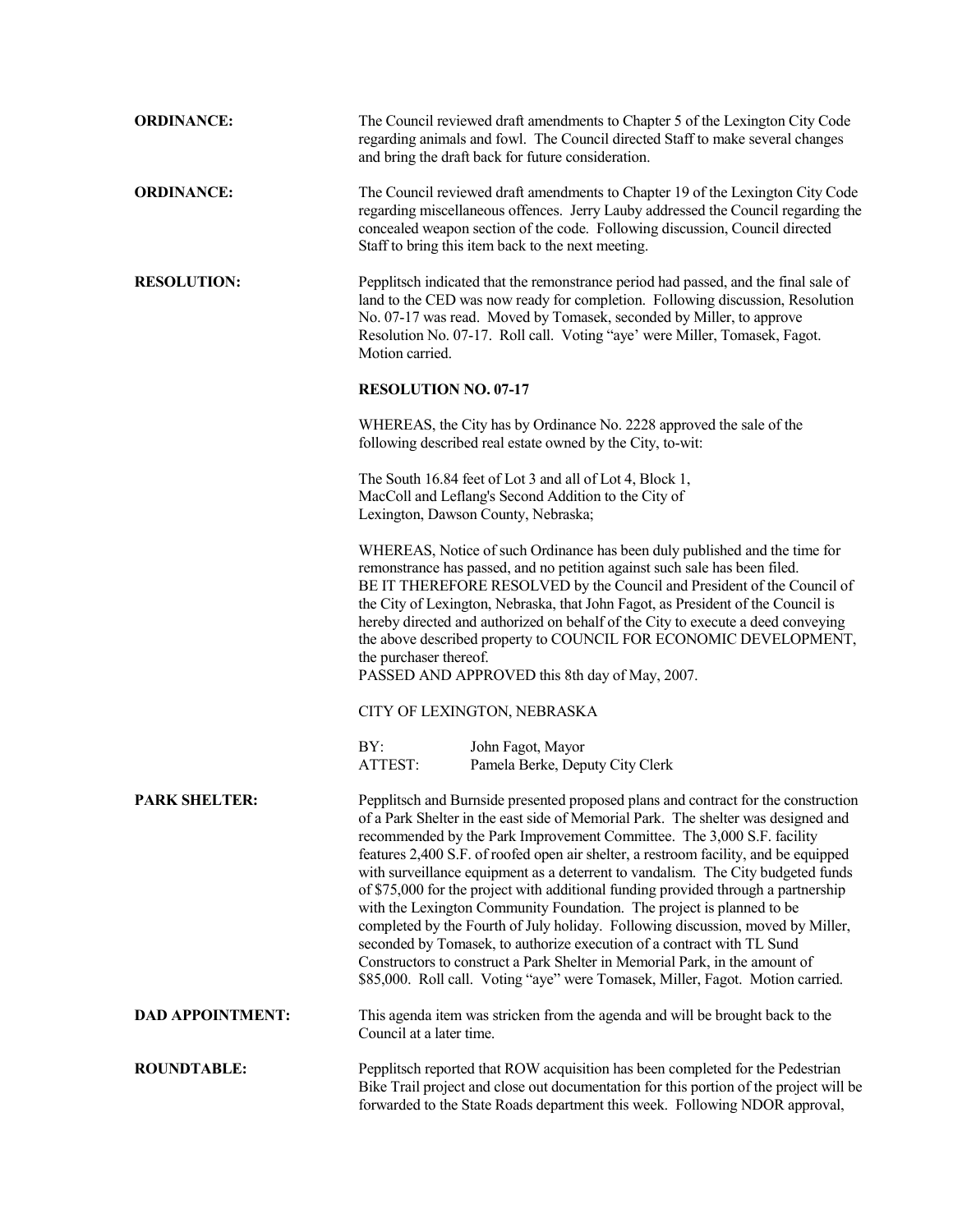the project can be submitted for bids. Pepplitsch reminded Council of the Planning session scheduled for Saturday, May 12, 2007, at 8 a.m. in the Council Chambers.

Burnside reported that the City received a grant award for a Scrap Tire Clean-up that would most likely be held in October 2007.

Berke reported that Bill Brecks, Burnside, and she had graduated from the DAD Leadership program.

**ADJOURNMENT:** There being no further business to come before the Council, Mayor Fagot declared the meeting adjourned.

> John Fagot Mayor

Pamela Berke Deputy City Clerk

I, the undersigned Deputy City Clerk for the City of Lexington, Nebraska, hereby certify that all of the subjects included in the foregoing proceedings were contained in the Agenda for the meeting, kept continually current and available for public inspection at the office of the City Clerk during regular business hours prior to said meeting; that the Minutes of the Mayor and Council of the City of Lexington, Nebraska, from which the foregoing proceedings have been extracted were in written form and available for public inspection within ten working days and prior to the next convened meeting of said body; that all news media requesting notification concerning meeting of said body were provided advance notification of the time and place of said meeting and the subjects to be discussed at said meeting.

Deputy City Clerk